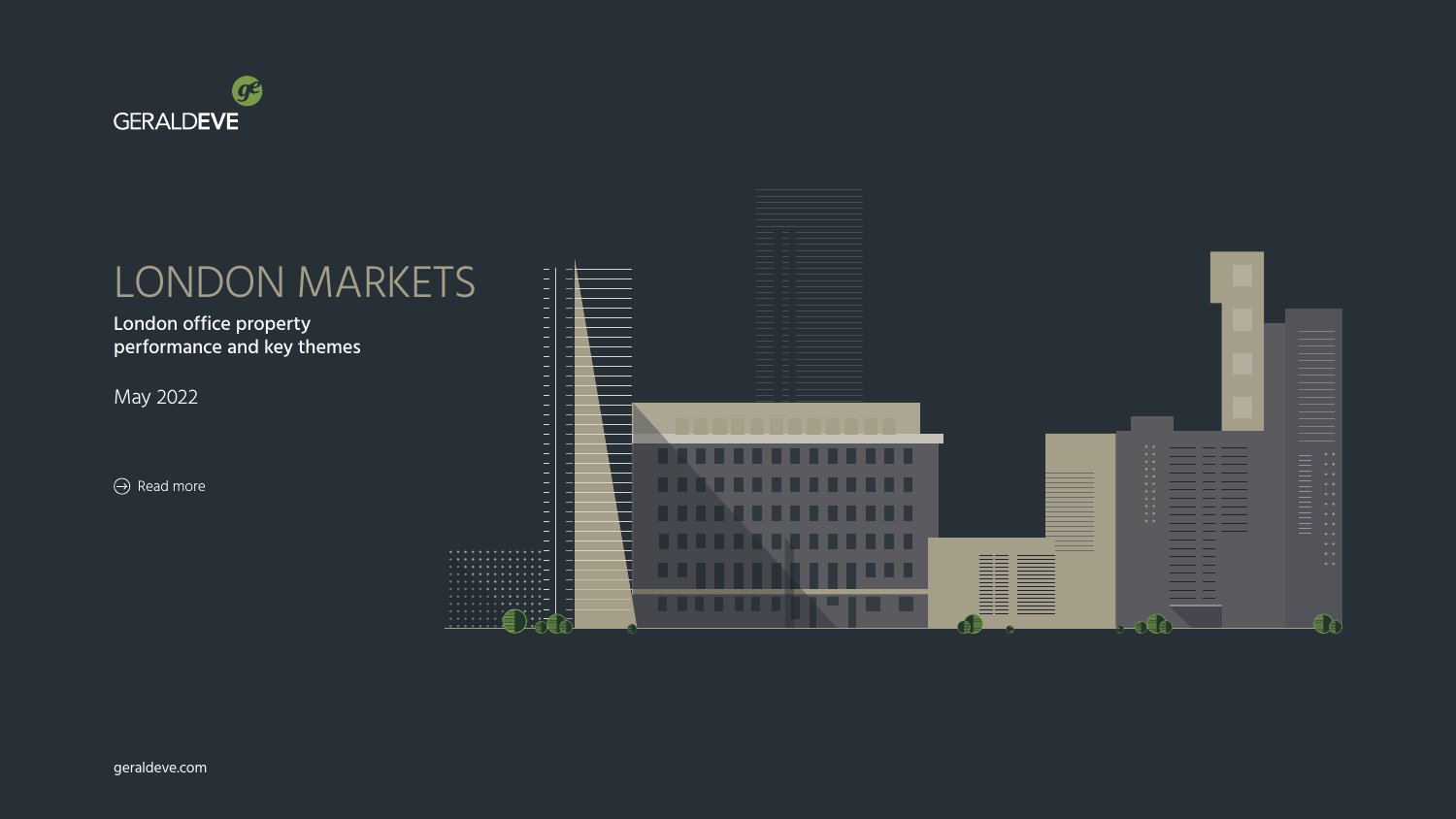8.1% Availability rate, Q1 2022

[geraldeve.com](http://www.geraldeve.com/)

London office demand was stable in Q1 and occupier take-up reached just over 3.1m sq ft. This quarter marked the highest number of lettings since before the pandemic and activity was focused in the smaller size bands. Lettings between 10,000 – 20,000 sq ft made up a significant portion of demand with 713,000 sq ft (or 23%) of all activity.



Tenants are now voting with their feet for best-in-class space, with ESG, namely sustainability, at the forefront of decision making. Increasingly, what occupiers demand from an office is influenced more by subjective businesslinked or staff retention requirements than overall cost.



7.3m sq ft of office space is expected to complete in the remainder of 2022, a third of which is currently pre-let. However, headwinds to construction activity remain as construction costs over 2022 are anticipated to be 5% above the expected level at the end of last year, coupled with the ongoing material and labour shortages.



Two consecutive quarters of above-average demand contributed to another quarterly fall in availability in London, as the rate declined by 0.6%-pts, reaching 8.1% in Q1. Tenant-controlled space remains a residual part of post-Covid availability in London, with a total of 5.6m sq ft still available, accounting for 26% of all availability.



 $11$ % $\triangle$ Construction cost, Dec 20 vs Dec 22

Investment volume, Q1 2022  $£3.5$ bn



Grade A rents were stable quarter-to-quarter, with no movement across any tracked submarkets. On the back of improved demand and sentiment, the generous incentives offered through the pandemic are under increased scrutiny though, with landlords likely to tighten terms over the coming months.



Investment amounted to just under £3.5bn in Q1, an increase of 13% on Q4 and 18% above the 5-year quarterly average. Overseas investment returned with a bang, shaking off the travel disruptions prevalent in the early stages of the year. There was over £3bn of cross border acquisitions over nine transactions.

3.1 Take-up, Q1 2022 m sq ft



### **LONDON OFFICE MARKET SUMMARY Q1 2022**

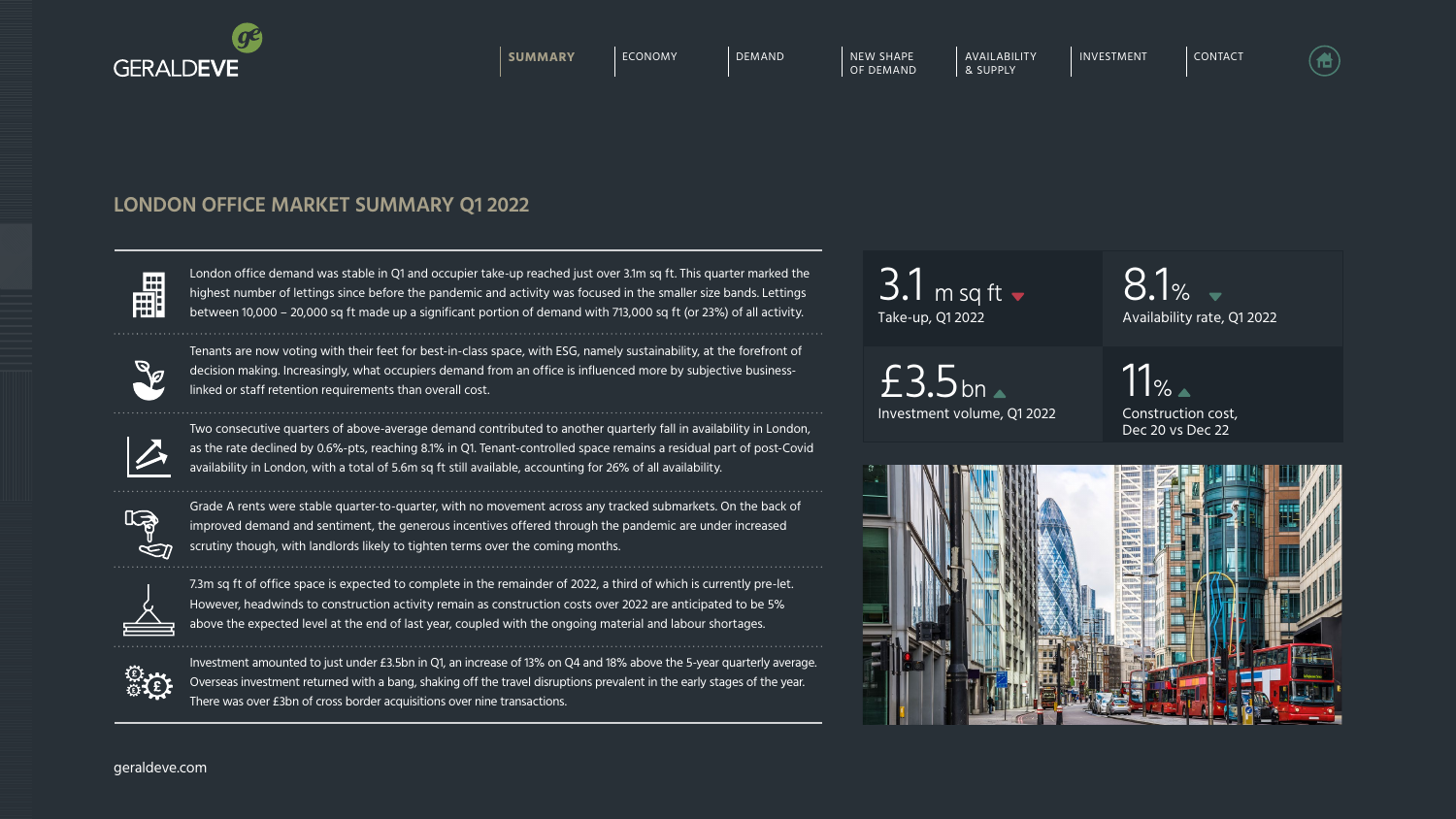### **LONDON AND THE REST OF UK GVA**

#### **ILO UNEMPLOYMENT RATE**







#### **LONDON FLASH INDICATORS PMI MARCH 2022**

 $63.5 \triangle$ 

Source: IHS Markit

TfL data show the use of public transport fell in early Q1. The fall in January appears to be seasonal and journeys have nearly recovered to the peak reached in December. Around 127m bus and 65m underground journeys were made in March, with figures 3% and 14% below the Source: Oxford Economics **Source: Example 2018** Source: IHS Markit **Conserverse Example 2018** December level, respectively.

Visits to the workplace have seemingly reached a peak of 40% below the February 2020 baseline, with figures on a slight decline in the early portion of April. With most Covid-related restrictions in the UK now lifted, a ceiling is emerging for office occupancy following the adoption of hybrid working. On average, the common adoption for many occupiers seems to be three-out-of-five days in the office, which would convert to a fall of two-fifths or 40% in occupancy terms.

 $B = B$ us  $B = B$ Underground

[geraldeve.com](http://www.geraldeve.com/)





### **THE LONDON ECONOMY**

Up from 63.0 in February, boosted by a strong recovery in sales.

# $62.7 -$

#### **Business Activity Index**

 $\left( \begin{matrix} \begin{matrix} 1 \\ 1 \end{matrix} \end{matrix} \right)$ 

Confidence drops to lowest since October 2020 following the Ukraine crisis and rising inflation.

### **Future Activity Index**

Employment levels rose at quickest pace since August 2021, with London leading the country in employment growth in March.

## 60.8

### **Employment Index**

Monthly deceleration as firms report concerns over rising costs and inflation.

## $73.8 -$

### **New Business Index**

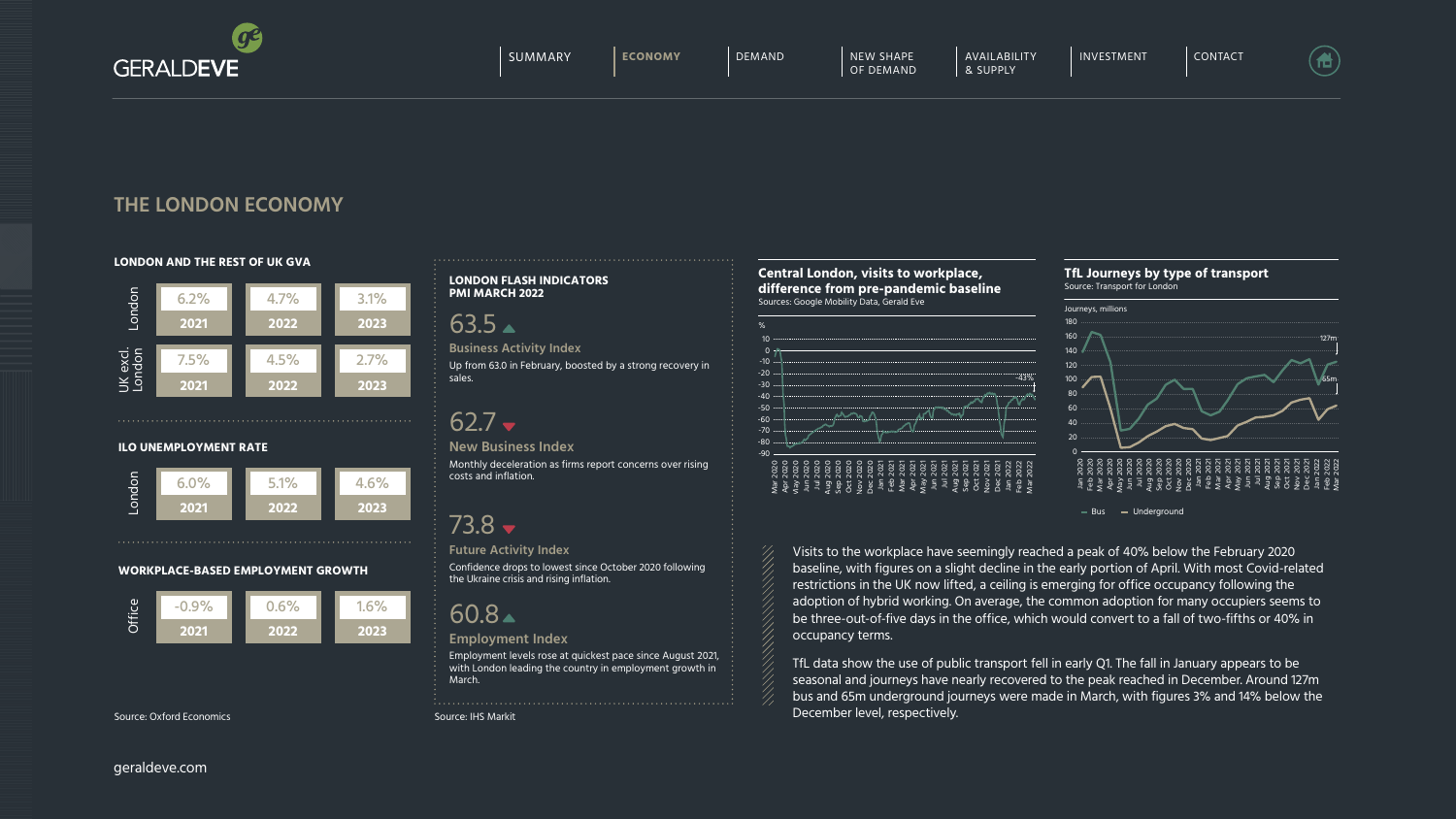[geraldeve.com](http://www.geraldeve.com/)

London office demand remained stable in Q1 2022 and occupier take-up reached just over 3.1m sq ft. This was a decrease of only 1% when compared with Q4 but 4% above the 5-year quarterly average of just over 3m sq ft. By broad market, the wider City had the largest volume of occupier activity with almost 1.9m sq ft of take-up. In the West End and Southbank, occupier activity was largely comparable to Q4 2021 with lettings totalling just under 1m sq ft and 190,000 sq ft, respectively. Canary Wharf take-up reached 115,000 sq ft, driven by Citibank's temporary move to 40  $\quad$   $\quad$   $\quad$  431,000 sq ft. Bank Street where they will occupy around 90,000 sq ft.

### **OFFICE OCCUPIER DEMAND**



### **London office quarterly take-up by broad market**

Source: Gerald Eve

Finance and banking was the most active sector, taking just under 800,000 sq ft and accounting for over a quarter of total demand. By subsector, insurance, wealth management, and private equity firms were particularly active. Occupier preference within this sector was geared towards Grade A space, with an average lease length of 9.3 years. Professional services were the second most active with 470,000 sq ft of activity, and as a subsector, law firms drove activity with 12 lettings totalling



By submarket, the City recorded the highest level of activity. Takeup amounted to just under 880,000 sq ft with a number of large commitments from the finance and banking sector. The largest letting of the quarter though was Hogan Lovells' 266,000 sq ft pre-let at the Holborn Viaduct development, which contributed to a 414,000 sq ft outturn for Midtown. Tenant-controlled space has been a feature of the market throughout Covid, and better-quality space has continued to attract attention. Total activity in this space amounted to 478,000 sq ft, 15% of all occupier activity this quarter.

**Take-up by business sector, Q1 2022** Source: Gerald Eve

#### **Take-up by submarket and lease type, Q1 2022** Source: Gerald Eve

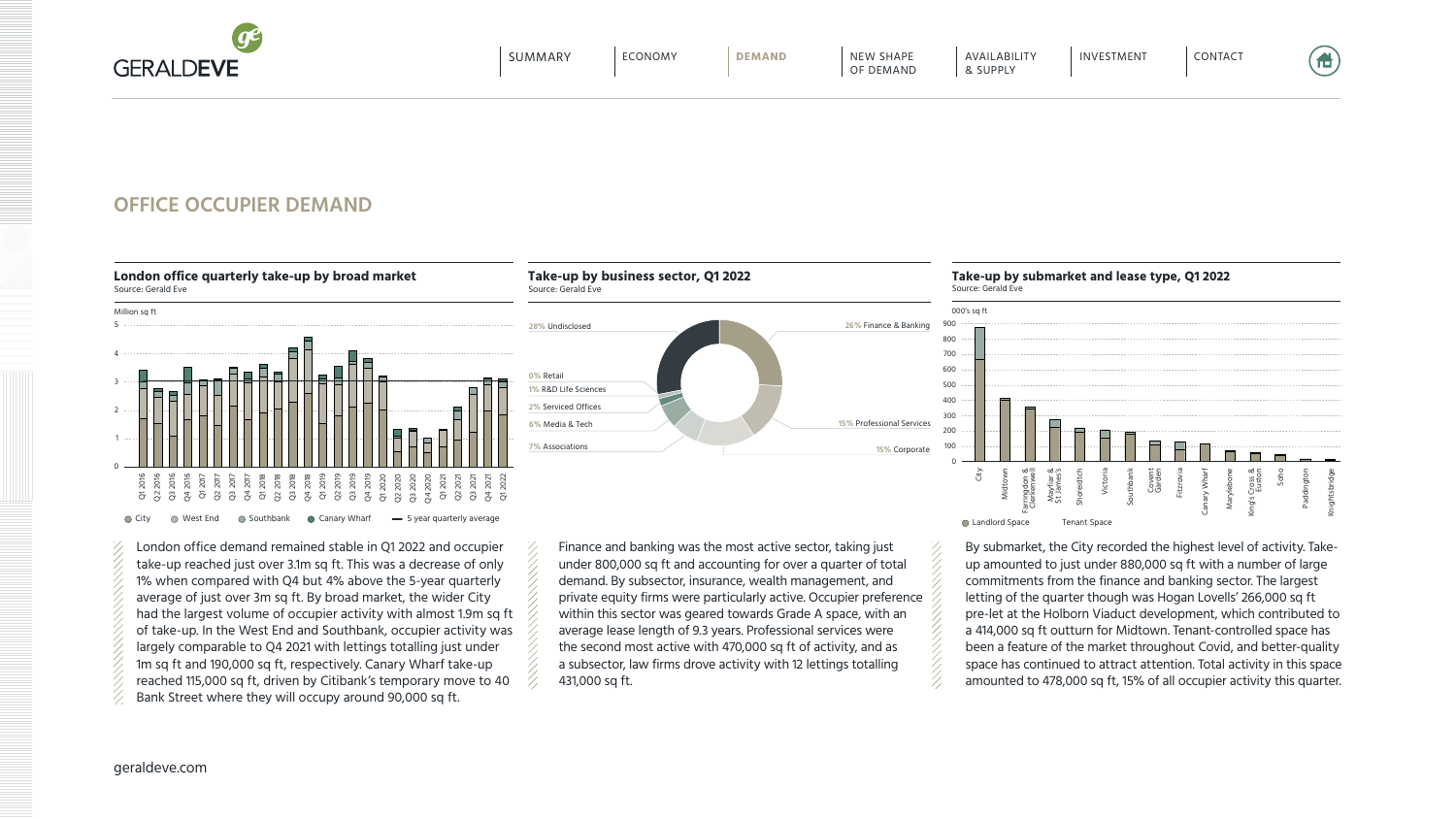**GERALDEVE** 

### **THE NEW SHAPE OF OFFICE DEMAND**

**With the pandemic seemingly in the rear-view mirror, London office activity has rebounded with two consecutive quarters of above-average demand. Occupier sentiment is less defensive and many now view taking office space in London as a great opportunity to get a foothold in the market. Business decisions made over the last 12-18 months will begin to materialise in 2022, either driven by lease expiries or an attitude change to how much space is needed and how it is utilised, which in turn will set the tone for demand over the near and medium term.** 

Tenants are now voting with their feet for best-in-class space, with ESG, namely sustainability, at the forefront of decision making. The recovery in leasing activity has been characterised by these commitments and this will continue, especially for large HQ-style buildings. Increasingly, what occupiers demand from an office is influenced more by subjective characteristics than the overall costs. Offsetting increased cost of capital expenditure for refurbishment or higher rents in better quality offices is being achieved through trimming the overall volume of space, or maintaining space despite headcount expansion plans. Cost analysis is shifting on the spectrum towards the relative rather than the absolute.

An encouraging number of occupiers are now fast-adopting ESG into their working practices. Factors like triple bottom line accounting, which gauges corporate commitments to social responsibility and environment, and the power of the brand from a governance perspective are becoming increasingly important in decision-making. How individuals use branded space includes the choice of bespoke fitouts to exemplify company values, with the added benefit of incentivising employees back to the office. This will spur refurbishment activity in offices, and many occupiers, such as Google, Omnicom, and Citibank, are underway with these strategies and more large occupiers are expected to follow suit.

The war for talent is ramping up and a company's attitude toward post-pandemic work practices is a make-or-break factor for an individual's decision to take a role. The advent of hybrid working means employees are seeking companies where working practices are conducive to both work and home life. The office environment needs to appeal to a wide range of roles and many occupiers are seeking to provide dynamic space for a diverse range of talent with accommodating office designs. How an individual uses the office will become a prominent factor in job selection, and corporates will need to adapt space accordingly to get ahead in securing the best talent.

### **CHARACTERISTICS OF NEW DEMAND**

| Sustainability credentials of building |
|----------------------------------------|
| Governance and company values          |
| Company branding                       |
| Local and in-building amenities        |
| Competition for talent                 |
| Quality and utilisation of space       |
| Accommodating neurodiversity           |

### **SEEKING COST OFFSETS**

| <b>全党</b> | Reduce floorplate and seek increased quality                            |
|-----------|-------------------------------------------------------------------------|
| 風         | Maintain floorplate size but improve quality despite<br>expansion plans |

估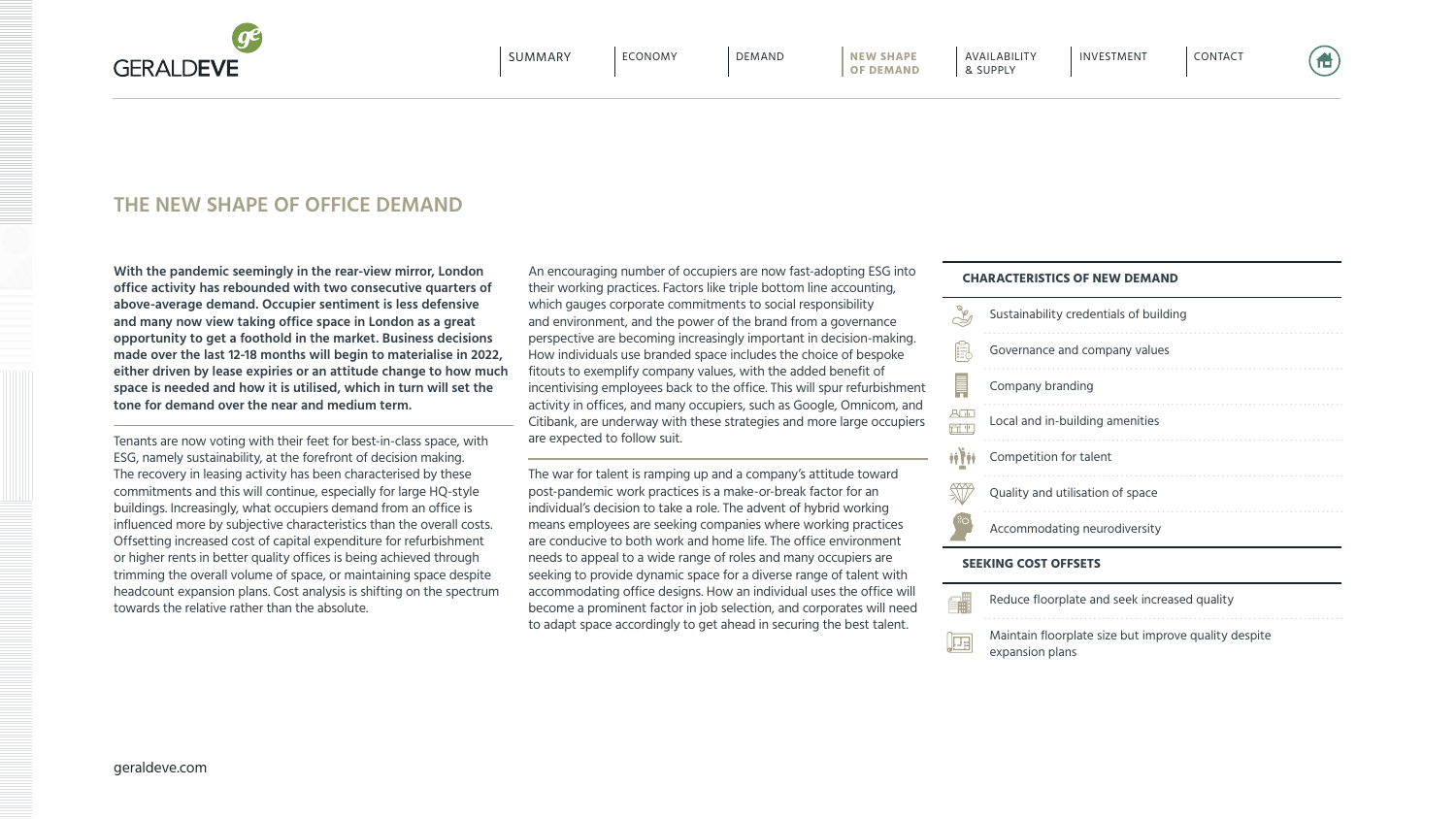[geraldeve.com](http://www.geraldeve.com/)

## **AVAILABILITY & SUPPLY**

### **London office development pipeline**

Source: Gerald Eve

Development completions have been hampered by supply chain issues in the construction sector as well as labour shortages. This has contributed to lower-than-expected completions, with just over 350,000 sq ft of office space completing in Q1 across two schemes. The remaining expected completion volume for 2022 stands at 7.3m sq ft, a third of which is currently pre-let. The shift in occupier preference towards best-in-class, sustainabilitygeared space should result in healthy absorption of 2022 deliveries, particularly those which are touted to achieve positive  $\frac{1}{2}$  sustainability scores.

### **Availability by type of listing and rate**

Source: Gerald Eve



Two consecutive quarters of improved demand contributed to another quarterly fall in availability in London, as the rate declined by 0.6%-pts, reaching 8.1% in Q1. The new wave of demand post-pandemic suggests that availability peaked at 9.4% in Q2 2021. Occupiers are now enacting business strategies, which in turn is fuelling absorption of office space that suits new requirements. However, tenant-controlled space remains a large part of post-Covid availability in London, with a total of 5.6m sq It still available, or 26% of all space currently on the market.

For developers, build cost inflation has been a strong headwind to construction activity over the last year. General build costs are now 11% higher than in December 2020 and over 2022, construction costs are anticipated to be 5% above the level expected at the end of last year. As cost inflation ramps up, there is a case that costpull inflation contributes to an uplift in rents, especially for newly delivered prime stock. Developers and landlords will look to recoup costs over the development cycle of the property, setting rents higher than they otherwise would have been in a low inflation  $\mathcal{C}_{\mathcal{A}}$  environment to achieve targeted exit yields.





### **BCIS general build cost index**

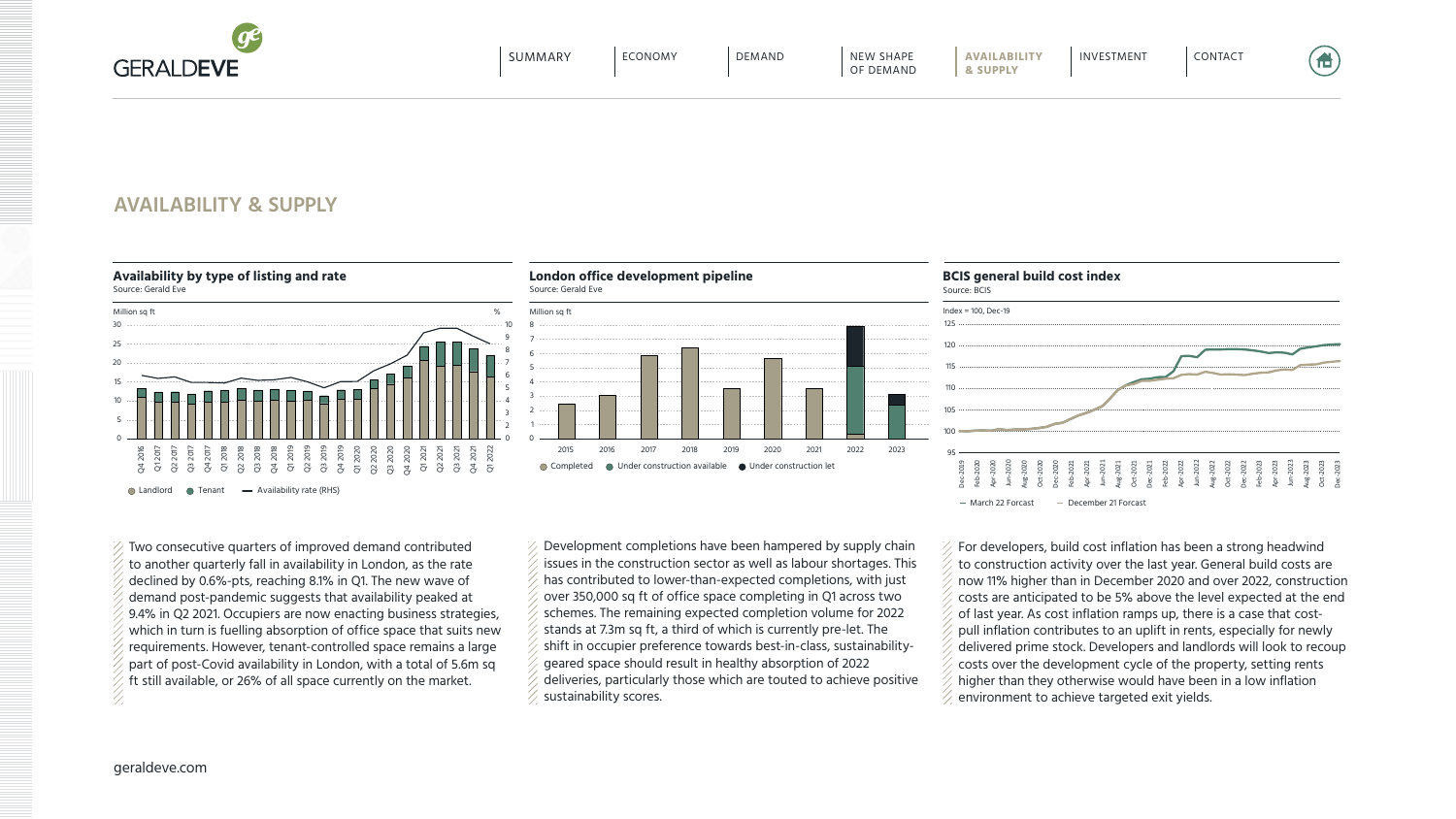### **INVESTMENT**

[geraldeve.com](http://www.geraldeve.com/)

Total investment was just under £3.5bn in Q1, an increase of 13% on Q4 and 18% above the 5-year quarterly average. The majority of activity was in the City with £2.2bn transacted, more than half of which was accounted for by the National Pension Service of Korea's acquisition of 5 Broadgate for £1.2bn. In the West End, the total volume reached £1.1bn, driven by Google's £762m purchase of Central Saint Giles in Covent Garden. Bespoke and tailored office space is becoming a core requirement for occupiers post-pandemic, as it enables them to curate their space to their model of work and brand. For larger corporates like Google, making purchases and conducting refurbishments is expected to become a more common theme over 2022 and beyond.





#### **Quarterly investment volume by broad market**

Sources: Gerald Eve, Property Data

合

Investment this quarter was characterised by large transactions with half of the purchases made on lot sizes over £100m, with £3bn attributed to this segment. Joint ventures also featured as Allianz took a 25% stake from Aviva in 101 Moorgate, the oversite Crossrail development in the City. Obayashi Corporation increased their overall holding in 20 Gracechurch Street to 75% through the purchase of a further 50%. Obayashi cited the proximity to major tube stations as a key reason why the building is an attractive redevelopment prospect over the coming years.

Overseas investment returned with a bang, shaking off the travel disruption seen in the first few months of the year. Cross-border investors made just over £3bn of acquisitions over nine transactions in Q1. By sub-domicile, Far Eastern investors were the most active, accounting for 52% of overall overseas investment, making four acquisitions. Singaporean-based Sun Venture made their third acquisition in London since 2020, bringing the total allocation to £874m over the period. The investor has acquired buildings over 100,000 sq ft with diverse tenant bases, purchasing at yields between 4-4.5%, which provides a stronger income spread over domestic markets.

UK based investors made acquisitions of £330m, with UK property companies and UK institutions accounting for £198m and £132m, respectively. This segment was largely driven by value-add strategies with the weighted average transacted yield at 5.7%. Great Portland Estates acquired 7-15 Gresse Street, where the Fashion Retail Academy are in current occupation. The investor will seek to redevelop and reposition the asset to sustainable and modern managed flex space, pursuing net zero carbon commitments across the portfolio.